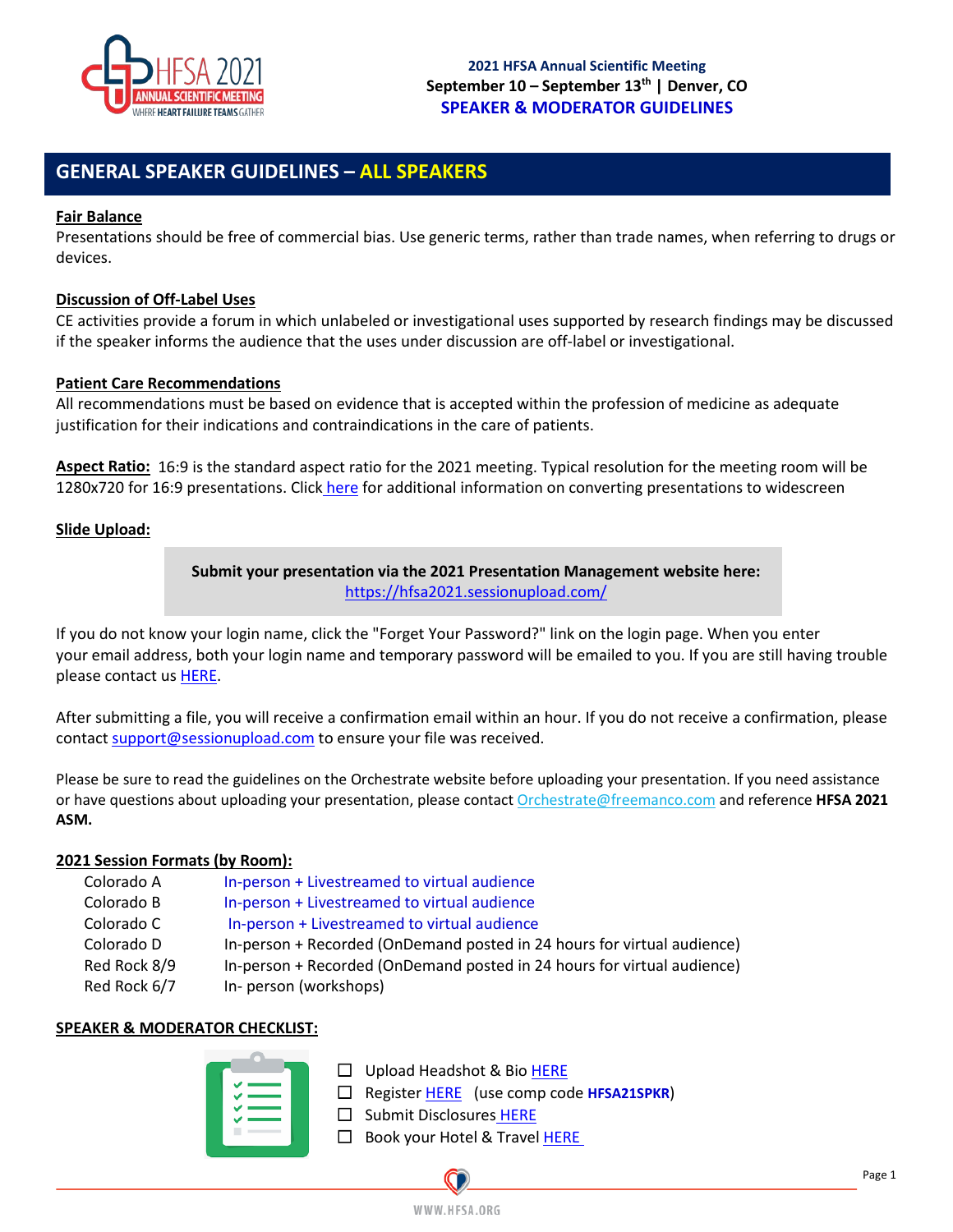

**2021 HFSA Annual Scientific Meeting** September 10 – September 13<sup>th</sup> | Denver, CO **SPEAKER & MODERATOR GUIDELINES** 

# **PROMOTE YOUR SESSIONS!**

We've developed materials that you can use to promote your involvement including social media posts, graphics, email templates, and more. We encourage you to promote your participation early to build excitement and interest in your sessions.

Access the Marketing and Promotions page to save and download all materials in the promotional kit. All materials are found online here: <https://meeting.hfsa.org/marketing-kit/>

If you have any questions or need additional materials, please contact HFSA Director, Marketing and Communications, Laura Poko Ipoko@hfsa.org.



# **#HFSA2021 #seeyouindenver**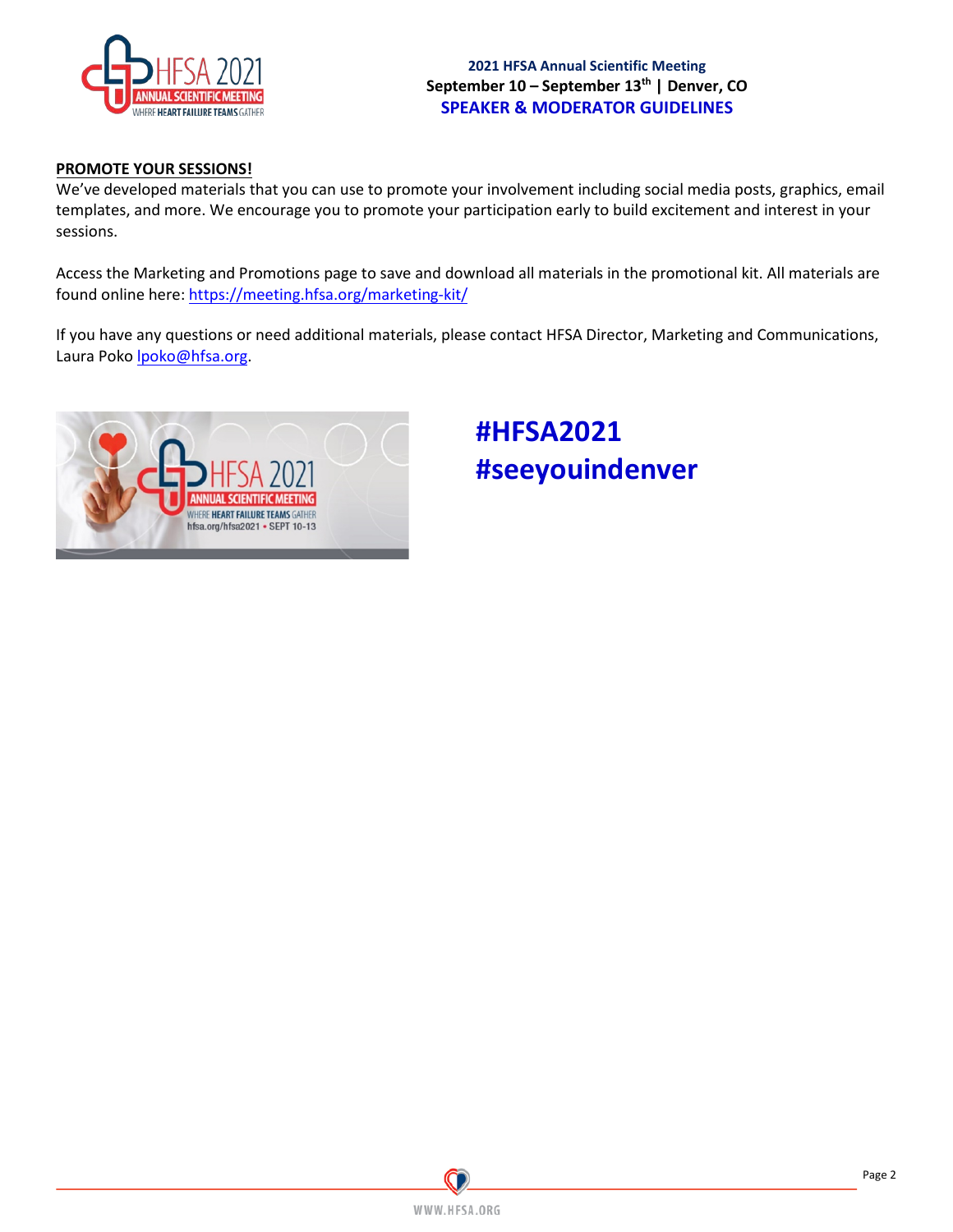

# **SPEAKER GUIDELINES (IN-PERSON SPEAKERS IN DENVER)**

### **SLIDE UPLOAD:**

Speakers are asked to upload slide files by **Sunday, September 5th** to allow time for CME review. Modifications to slides can be made 1) remotely after they have been uploaded and 2) on-site in the Speaker Ready Room.

Access the 2021 **Presentation Management** website here:<https://hfsa2021.sessionupload.com/>

### **DISLCOSURE SLIDE:**

Speakers will **not** need to include a disclosure slide as part of the slide presentation. The presentation management system will automatically display disclosures before your presentations begins. Most moderators are not required to submit slides, but will also have a disclosure slide played at the beginning of the session by the presentation management system.

# **TIME ALLOTMENT**



In effort to maintain the schedule and pace of the program while also ensuring no one's time is unfairly curtailed, speaker timers will be utilized and programed to implement a hard stop. Each room will be equipped with countdown timers with visual "sum up" light to assist speakers. **When the allotted time is for each speaker is up, slides will go dark.** Please respect the audience and other speakers in your session by staying on time. Preserving time for questions and answers is important.

# **SPEAKER READY ROOM**

**Location:** Gaylord Rockies – Red Rock 10/11 **Hours of Operation:** 

Thursday, September  $9^{th}$  2:00 PM – 6:00 PM Friday, September  $10^{th}$  7:00 AM – 6:00 PM Saturday, September  $11<sup>th</sup>$  7:00 AM – 5:00 PM Sunday, September  $12<sup>th</sup>$  7:00 AM – 5:00 PM Monday, September  $13<sup>th</sup>$  7:00 AM – 12:00 PM

### **MEETING ROOM:**

Please arrive at your designated meeting room 15 minutes before the start of your session. At the lectern there will be a monitor set in front of you where you can follow your presentation. Simply click your name on the display, select the start button, and your PowerPoint will launch automatically. At the end of your presentation, the display will return to the list of presenters.

**Presenter Mode:** We can run presenter mode in the meeting rooms. That allows attendees to see your slides on the monitor, but only you can view the associated notes on the lectern. For more information on presenter mode in PowerPoint, please clic[k here.](https://support.office.com/en-us/article/Use-Presenter-view-798dcb21-603c-43c3-a782-9a2d7720ab33)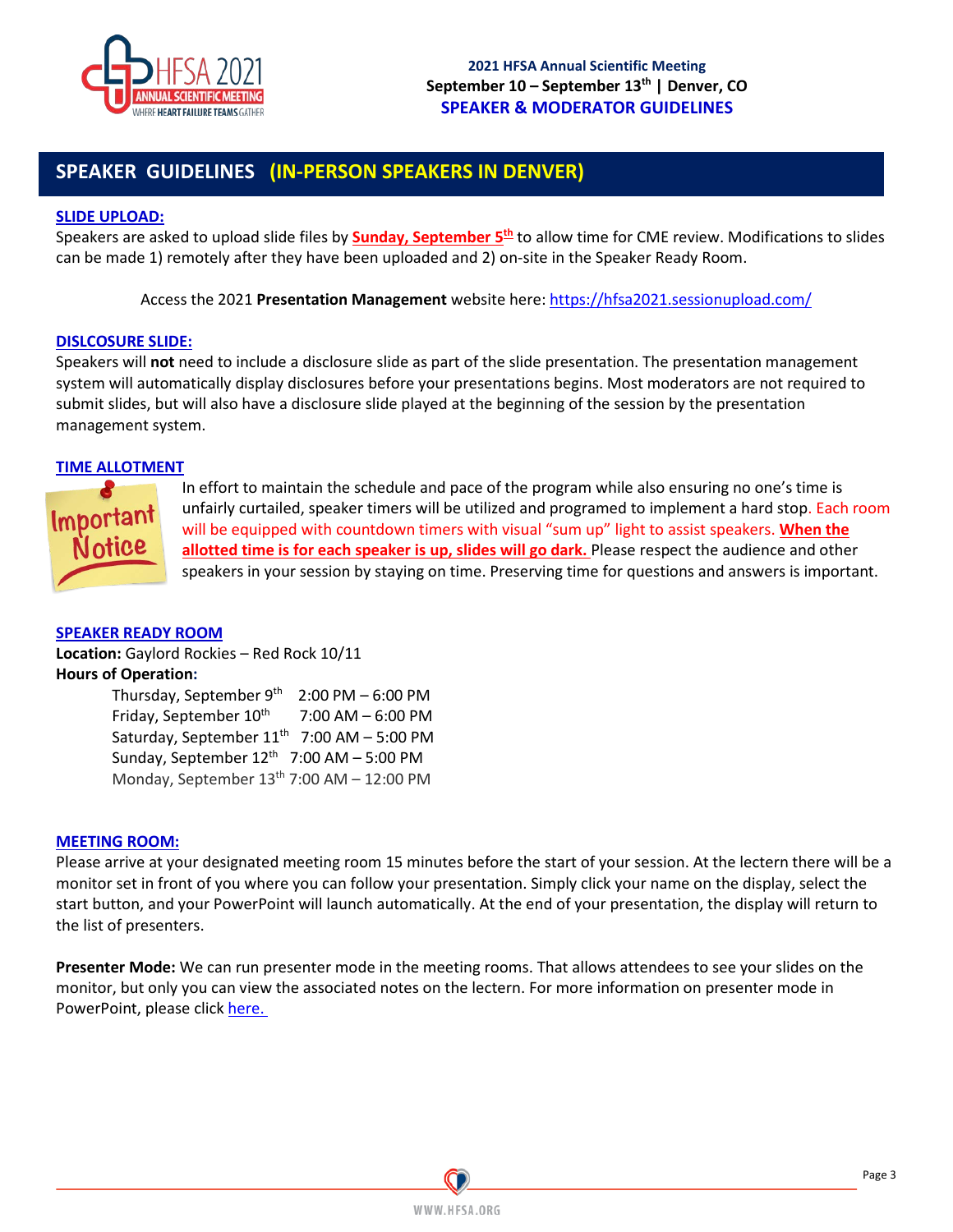

# **INTERNATIONAL & VIRTUAL SPEAKER GUIDELINES**

As a virtual speaker, you will have (3) options:

# **OPTION 1: PRE-RECORD WITH FREEMAN PRODUCTION TEAM:**

Choose from one of 3 dates to record with the production team:

- Thursday, September  $2^{nd}$  9:00 AM 5:45 PM ET
- Friday, September  $3^{rd}$  9:00 AM 5:45 PM ET
- Tuesday, September  $7<sup>th</sup>$  9:00 AM 5:45 PM ET

Once you book your day/time, you will be sent a confirmation email and a calendar invite with additional Zoom details and recording guidelines. Book soon! Production days/times s are limited and reschedules will not be available.



### **DISLCOSURE SLIDE:**

Speakers **WILL** need to include a disclosure slide as part of the slide presentation. HFSA PPT can be found [HERE.](https://www.dropbox.com/s/aot626e6zmb3ehc/ASM21_PPT-Temp_v1.pptx?dl=0)

### **TIME ALLOTMENT**

In effort to maintain the schedule and pace of the program while also ensuring no one's time is unfairly curtailed, recordings will be programed to implement a hard stop. Please respect the audience and other speakers in your session by staying on time. Preserving time for questions and answers is important.

**\_\_\_\_\_\_\_\_\_\_\_\_\_\_\_\_\_\_\_\_\_\_\_\_\_\_\_\_\_\_\_\_\_\_\_\_\_\_\_\_\_\_\_\_\_\_\_\_\_\_\_\_\_\_\_\_\_\_\_\_\_\_\_\_\_\_\_\_\_\_\_\_\_\_\_\_\_\_\_\_\_\_\_\_\_\_\_\_\_\_\_\_\_\_\_\_\_\_**

### **PRE-RECORD NEXT STEPS:**

- **1. BOOK YOUR TIME SLOT** [HERE](https://app.acuityscheduling.com/schedule.php?owner=20739326&appointmentType=26009990)
- 2. Upload bio and headshot [HERE](https://hfsa2021.sessionupload.com/)
- 3. Reference the time allotted for your talk in your original speaker confirmation
- 4. See **General Speaker Guidelines** for information on fair balance, discussion of off-label use, and patient care recommendations.
- 5. Upload your presentation 48 hours in advance of recording to the link provided in your confirmation
- 6. Let us know if you will participate in the **live** panel at the scheduled scientific session time. You can let us know during your recording session OR email us a[t speaker@hfsa.org.](mailto:speaker@hfsa.org)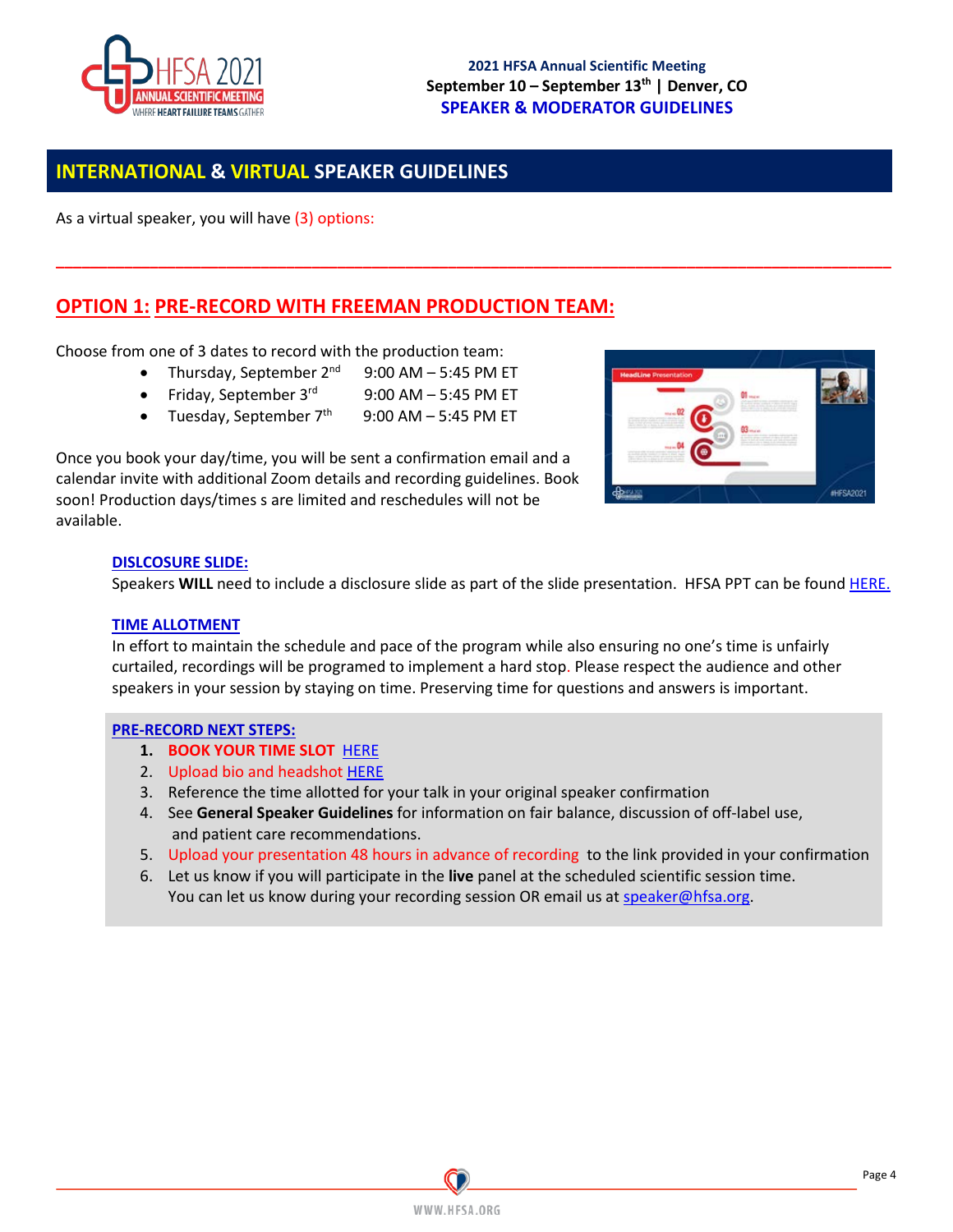

International & Virtual Speakers Continued ….

# **OPTION 2: SELF-RECORD**

Can't make one of the pre-record production times? No problem, self- record and submit your presentation directly to our presentation management system. The deadline to submit both your recorded presentation and final slides is **Thursday, September 9th** 

**\_\_\_\_\_\_\_\_\_\_\_\_\_\_\_\_\_\_\_\_\_\_\_\_\_\_\_\_\_\_\_\_\_\_\_\_\_\_\_\_\_\_\_\_\_\_\_\_\_\_\_\_\_\_\_\_\_\_\_\_\_\_\_\_\_\_\_\_\_\_\_\_\_\_\_\_\_\_\_\_\_\_\_\_\_\_\_\_\_\_\_\_\_\_\_\_\_\_**



For recording instructions, how-to videos, audio tips and technical specs see our detailed **Self-Record Guidelines and resources** [HERE](https://www.dropbox.com/s/oe4mlpyyfcib8r3/2021%20HFSA%20ASM%20-%20Self%20Record%20Guidelines.pdf?dl=0)

### **SELF -RECORD NEXT STEPS:**

- 1. Let us know you will be self-recording and if you will participate in a live panel discussion at the scheduled session time. Email us a[t speaker@hfsa.org.](mailto:speaker@hfsa.org)
- 2. Upload bio and headshot [HERE](https://hfsa2021.sessionupload.com/)
- 3. Check out our Self-Record Guidelines [HERE](https://www.dropbox.com/s/oe4mlpyyfcib8r3/2021%20HFSA%20ASM%20-%20Self%20Record%20Guidelines.pdf?dl=0)
- 4. Reference the time allotted for your talk in your original speaker confirmation
- 5. See **General Speaker Guidelines** for information on fair balance, discussion of off-label use, and patient care recommendations.

**\_\_\_\_\_\_\_\_\_\_\_\_\_\_\_\_\_\_\_\_\_\_\_\_\_\_\_\_\_\_\_\_\_\_\_\_\_\_\_\_\_\_\_\_\_\_\_\_\_\_\_\_\_\_\_\_\_\_\_\_\_\_\_\_\_\_\_\_\_\_\_\_\_\_\_\_\_\_\_\_\_\_\_\_\_\_\_\_\_\_\_\_\_\_\_\_\_\_**

6. Record, save and upload both your talk + slides by Thursday, September  $9^{th}$  [HERE](https://hfsa2021.sessionupload.com/)

# **OPTION 3: LIVESTREAM INTO THE ON-SITE SESSION**

Planning to be part of a live panel? Worried about pre-recording or have a last-minute change? No problem!

We can stream you into the live session to participate alongside your colleagues. Please note, this takes a trusty internet connection! \*\*\***All session times are listed in Mountain Daylight Time (MDT)\*\*\***

### **LIVESTREAM NEXT STEPS:**

- 1. Mark your calendar for day/time of session (all sessions are listed in US MDT)
- 2. Let us know you will participate via livestream by emailing us at [speaker@hfsa.org.](mailto:speaker@hfsa.org)
- 3. Upload bio and headshot [HERE](https://hfsa2021.sessionupload.com/)
- 4. Reference the time allotted for your talk in your original speaker confirmation
- 5. See **General Speaker Guidelines** for information on fair balance, discussion of off-label use, and patient care recommendations.
- 7. Upload your slides for CME review [HERE](https://hfsa2021.sessionupload.com/)

*Additional detailed instruction will be sent you by our production team*